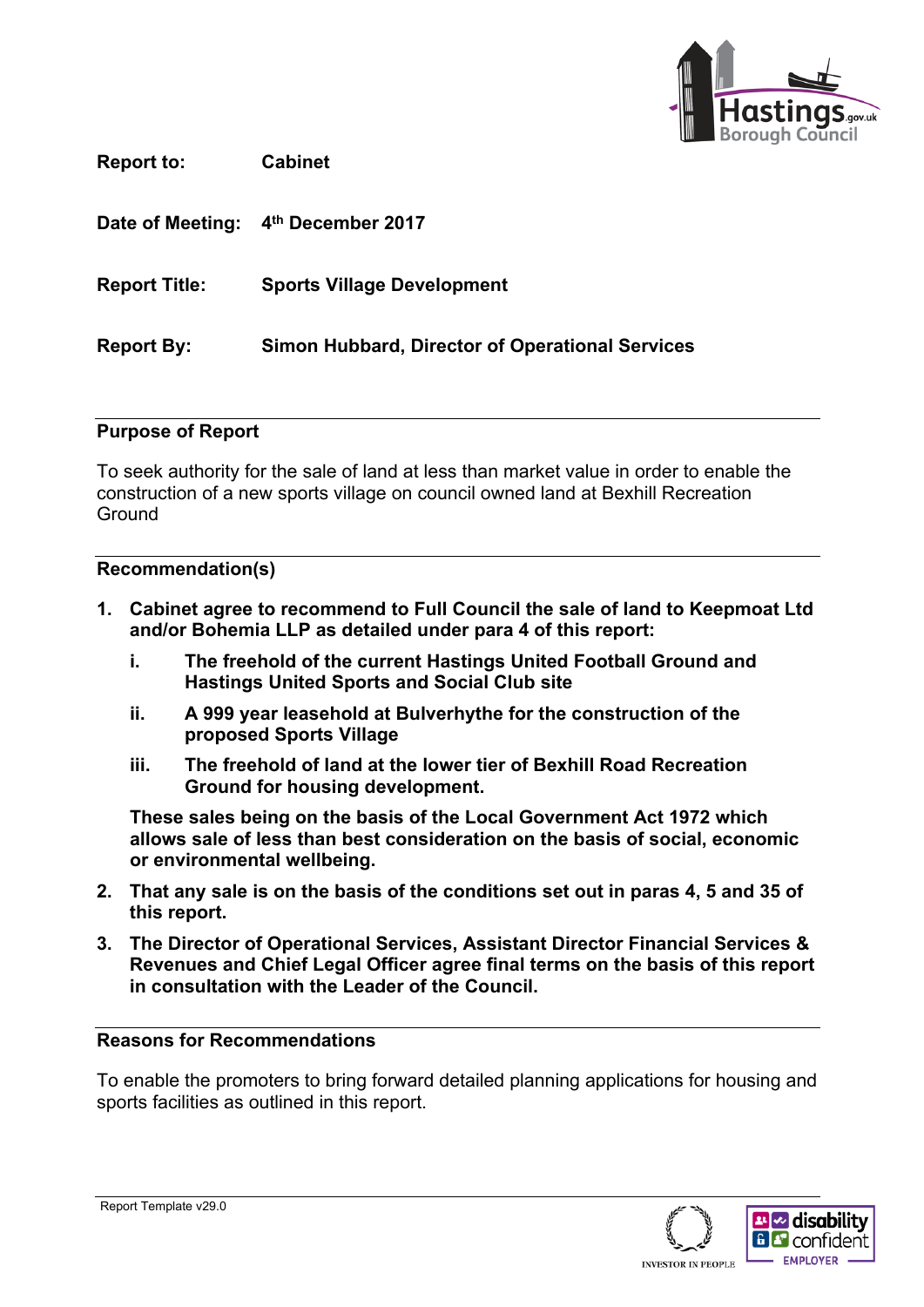## **Introduction**

- 1. The council has been approached by Bohemia LLP seeking the sale of the freehold of council owned land at Bexhill Road and Bulverhythe in order to facilitate a comprehensive development of the land to provide for a multi-use sports hub and new housing in that location. The new Sports Village would replace both the existing sports centre and pitches at Horntye as well as the existing football ground at the Pilot Field site thereby releasing additional land in other parts of the borough for much needed housing, including affordable housing. Whilst the proposal is dependent on a number of factors, of critical importance is the development partnership between Bohemia LLP and Keepmoat Housing, which would undertake the residential development and build the new sports facilities. Profits generated from the sale of the housing would meet the cost of the new Sports Village. Whilst it was originally anticipated that the project might be wholly self-funded, for a number of reasons outlined in this report it is now recognised that a level of subsidy in the form of discounted land from the council will be necessary if the project is to proceed. Without the appropriate level of subsidy, the scheme's viability is likely to be compromised.
- 2. The report recommends that Cabinet seeks approval from Full Council that two areas of council land are sold at less than what might be obtained upon the open market in order to secure the benefits outlined in the report.
- 3. Although a council will often wish (and be required) to obtain best consideration they are empowered to do otherwise under particular circumstances. The General Disposal Consent given by the Secretary of State under sections 123(2), 127(2) and 128(1) of the Local government Act 1972 allows a sale by the council, provided the undervaluation does not exceed £2million and such a sale meets the following criteria:

"The local authority considers that the purpose for which the land is to be disposed is likely to contribute to the achievement of any one or more of the following objects in respect of its area or any part of its area, or of all or any persons resident or present in its area

- i. The promotion or improvement of economic wellbeing
- ii. The promotion or improvement of social wellbeing
- iii. The promotion or improvement of environmental wellbeing".
- 4. The proposed sale of land to Bohemia LLP and/or Keepmoat Ltd is as follows:
	- i. The granting of a 999 year lease for 15.28 hectares of land at Bexhill Road Recreation Ground for the construction of a Sports Village and Football Stadium on a peppercorn rent. The value of a lease cannot be determined until a full scheme is approved by Rother District Council. A sale below market value will need to be assessed against the promotion or improvement of social, economic, or environmental well-being of persons in the area, as well as any predicted savings.
	- ii. The sale of 5.65 hectares of land at Bexhill Road Recreation Ground for the construction of housing for housing development. The District Valuer has assessed the value of this site as £3.7million and the scheme sponsors have offered £2million. Authority is sought to sell of the site for a sum that is up to a





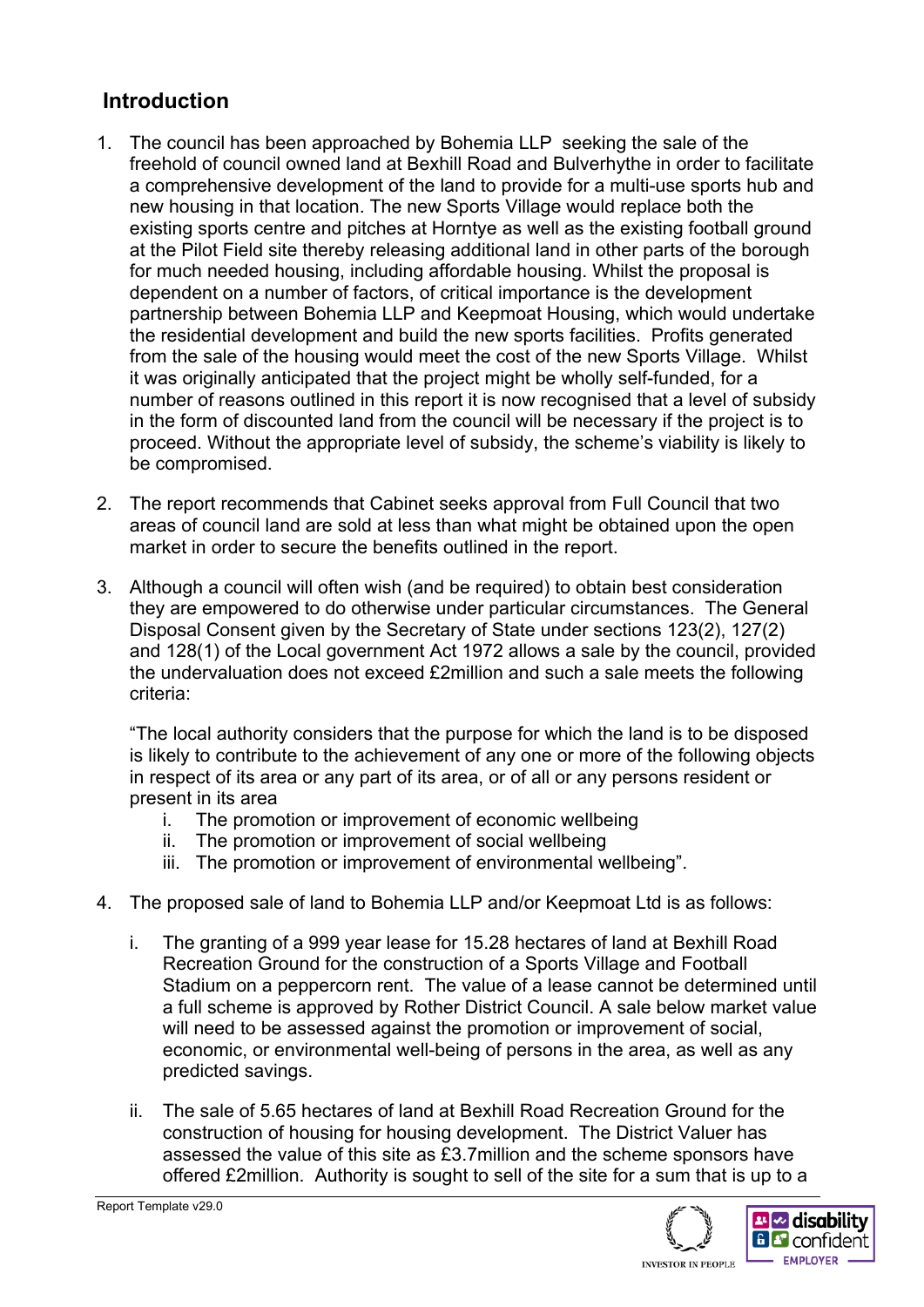maximum of £1.7m below market value. The final value will be determined by a variety of factors including potential support from government for housing which is being sought and the terms of any sale of housing to the council for placement in its housing company. Additionally, the Chief Legal Officer is seeking further expert advice on the impact of State Aid regulations which may impact on the preferred method of sale.

- iii. The sale of 3.17 hectares of land at Elphinstone Road for housing development. These sites are owned by the council but leased to Hastings United Football Club and Bohemia Hastings Leisure Limited on leases that expire in 2068 and 2066 respectively. These sites have been jointly valued at £300k and will be sold at that price.
- 5. The promoters maintain that the assessment of the value of the housing site at Bexhill Road is considerably below the figure identified by the District Valuer. They have identified several areas where they feel some adjustment should be made to reflect the costs of developing the site including the costs of additional flood defence and parking works. Although at the point of writing this report these negotiations are not completed it is possible that the gap between the District Valuer and the proposed sale value may reduce from the £1.7m mentioned above. At present the scheme is recommended on the basis of £1.7m below value sale. Additionally the HCA have been approached in terms of assistance but the outcome of this is not known.
- 6. The Horntye Trust will develop its current provision at Horntye for development as housing, subject to planning permission. All of these sales are interlinked in the delivery of the scheme.
- 7. Any undervalue sale can be classed as State Aid. This can be addressed by the provision of a grant directly or indirectly of £1.7m or less upon receipt of the sites value. It is considered such a grant would fall within Article 55 of the General Block Grant Exemptions which allows support towards the costs of sports and multifunctional recreational infrastructure.
- 8. It is essential to view the sale of the land at the lower tier at Bulverhythe in the context of the full range and benefits of the proposed Sports Village, Football Club and housing elements of the sponsors' proposal.
- 9. The council needs therefore to assure itself that the social, housing, health and other benefits of the scheme justify a sale at a price below the market value estimate of the District Valuer.
- 10. Without the sale of the land at below market value officers regard it as unlikely that the scheme can go ahead. In these circumstances, a series of challenges would continue to exist in leisure provision, budgetary and housing terms.
- 11. Additionally the council is being asked to conclude a lease at Bexhill Road Recreation Ground for the construction of the sports facilities on a peppercorn basis. No realistic valuation for this site exists as it is a sports field without the benefit of planning or other permissions. Authority is sought to deal with this on a delegated basis.

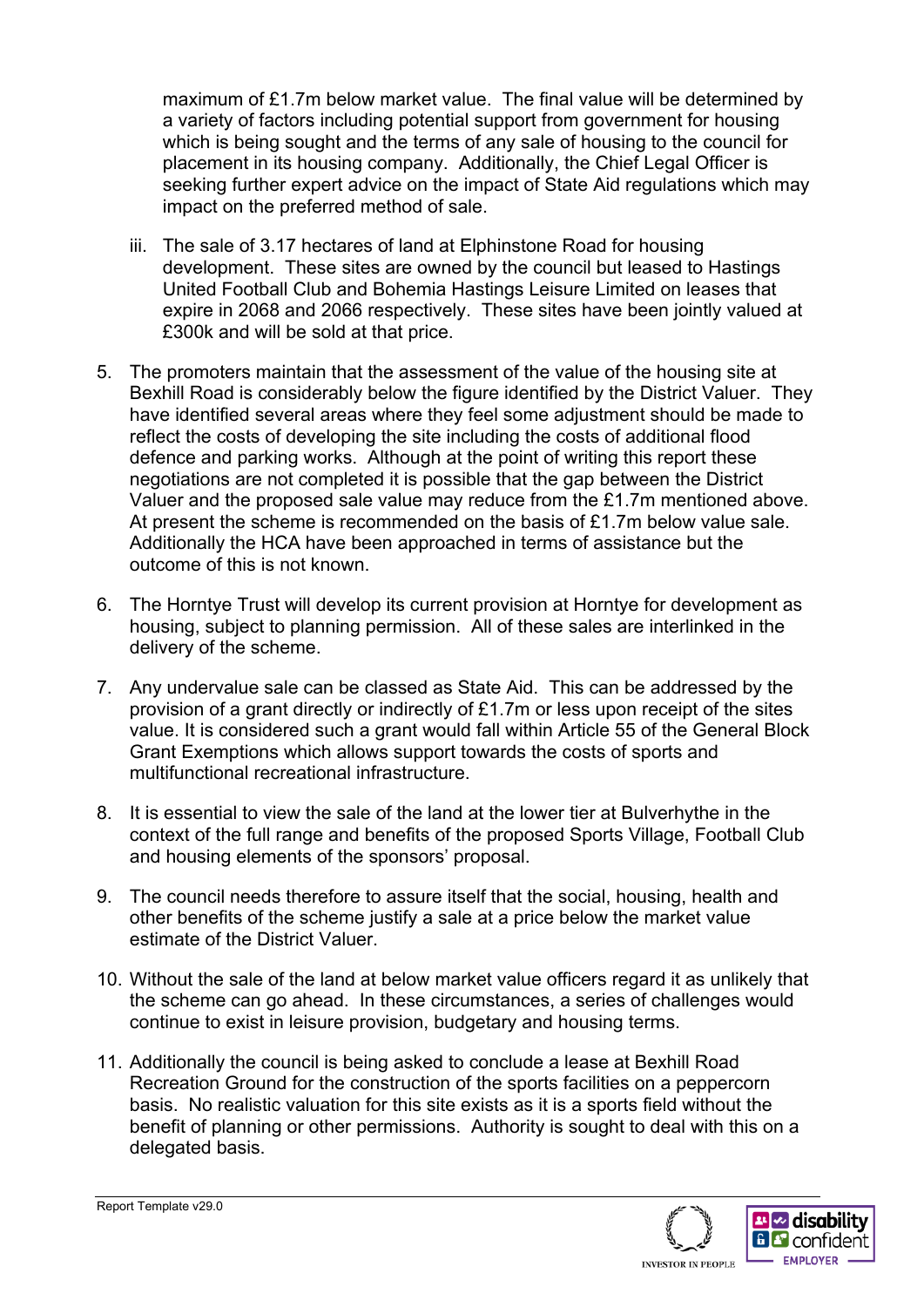## **Current State of Sporting Provision**

- 12. Hastings United Football Club occupies a site in Elphinstone Road. The club has fairly recently been acquired by the sponsors of the current scheme along with the adjacent social club. The ground is in need of immediate repairs valued at around £80k. The club's current value to its community is lower than it could be because:
	- i. Lack of sporting success, at least partly based upon the lack of facilities that would allow the club to rise from its currently lowly league status and generate support and income.
	- ii. Lack of success, resulting in low crowds.
	- iii. Its poor premises mean its current facilities cannot be widely used by the community, particularly the grass pitch. The new owners are committed to increasing the club's communal use and its role in education, training and community cohesion.
- 13. The ground is currently on a c56 year lease from the council. The council cannot realise the value of the site until this lease has expired.
- 14. Horntye Cricket Ground is a recent facility constructed to replace the previous County Cricket Ground when Priory Meadow was built in 1997. The facility has struggled financially and never attracted first class cricket. Both Sport England and the Charity Commission are content that the development of the present site and the construction of new facilities should go ahead, demonstrating their acceptance of the need for improved and appropriate facilities.
- 15. The council runs sports pitches at Bulverhythe where it is proposed to develop a new sports building, all-weather sports pitches and a football club stadium. The area is adjacent to a lower tier where the scheme's proposers intend to develop housing. The current sports pitches are prone to flooding and are frequently unplayable or unpleasant to play on. The changing facilities are poor. The pitches are costly to maintain and require refurbishment.
- 16. The council is committed to the provision of leisure facilities for the health and enjoyment of its citizens and has agreed a Playing Pitch Strategy with the neighbouring Rother District Council. It is unable to afford investment in new facilities as it faces a growing gap in its budget which is expected to reach £2.3m by 2020.
- 17. Similarly, the council is committed to a programme of joint work to improve health in the Borough which records some of the worse illness and mortality outcomes in the country. In recognition of this the Clinical Commissioning Group is currently funding the council for interventions in community health, street issues and mental health. The council is clear however that it cannot further improve leisure provision in a way which could impact upon public health within current budgetary restraints.
- 18. The council faces a high level of housing need in terms of open market and affordable housing. The council has an annualised target of 200 new homes in the approved borough plan. The pace of development against this target has been slow. The shortage of social and affordable housing is still more acute, with around 1,400 people currently on the housing register seeking suitable accommodation for



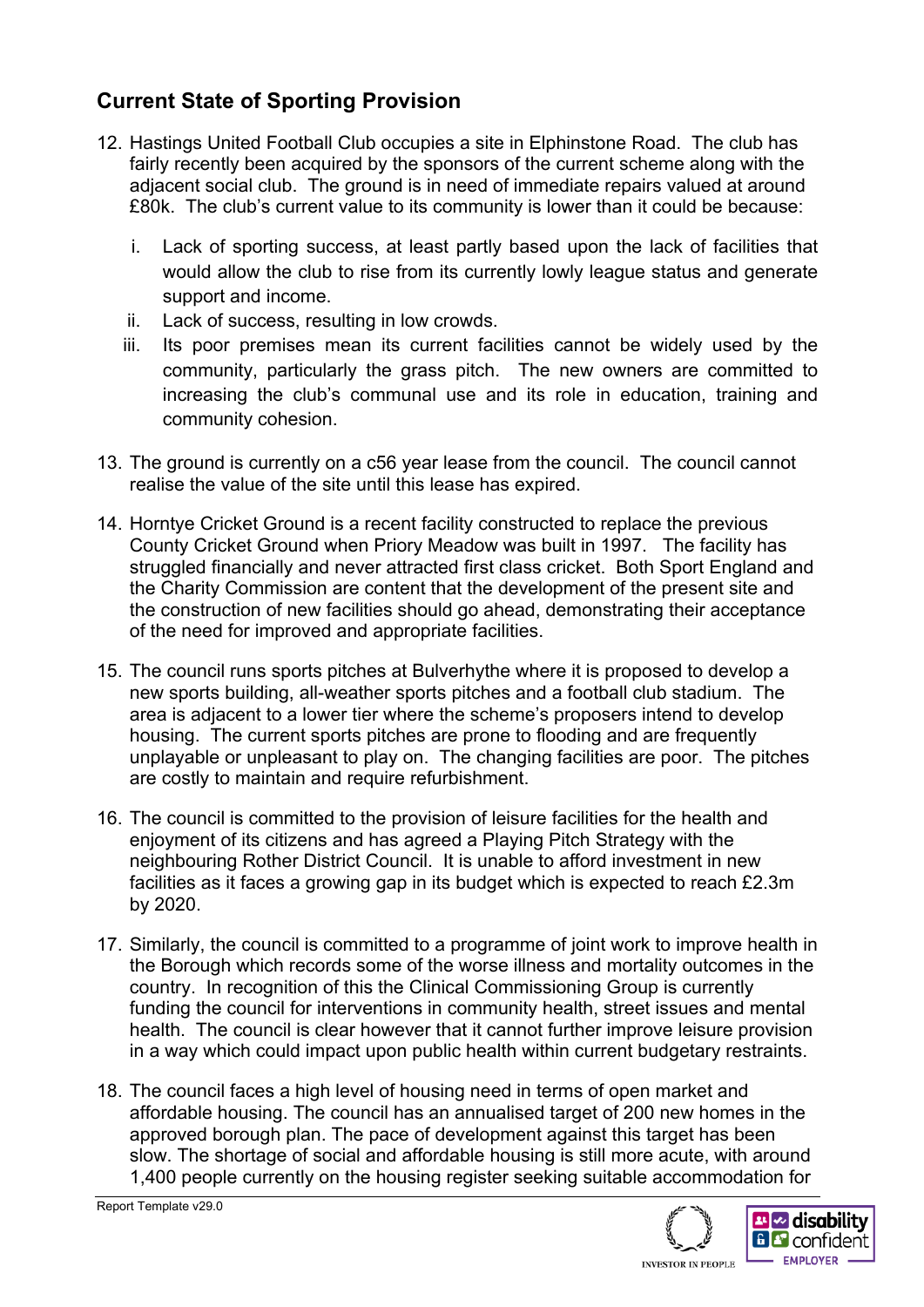their household needs. Delivery of the project targets would go some way to helping address both the need for market housing and affordable homes.

- 19. The council faces ongoing revenue issues which threaten its ability to deliver the required services to residents. Hastings remains the 20<sup>th</sup> most deprived Borough in the country and  $13<sup>th</sup>$  in terms of intensity of deprivation. The council has established a programme of income development to ensure that citizens continue to be supported and the town's regeneration continues.
- 20. The council therefore needs to utilise its resources, including land, to exert leverage in addressing these significant shortcomings. The Council is committed to growth of the economy and to reducing the gap in poverty and other factors that mean life expectancy is shorter here than in any other parts of the South East.

### **Sporting and Leisure Based Benefits of Proposed Scheme**

- 21. The promoters propose to invest c£12m in new sports facilities located at Bulverhythe to replace and expand existing sports facilities. No provision exists within the council's capital programme to deliver such an ambitious programme and it is extremely unlikely there can be in the foreseeable future. For the purpose of clarity this has been dealt with under multi-use facilities envisaged to be used by the Sports Trust and those where use will be primarily through Hastings United Football Club.
- 22. There are currently no full-size 3G artificial grass pitches in the area suitable for competitive football in Hastings or Rother. The Playing Pitch Strategy recommends developing three full size pitches across the Hastings and Rother study area (two in Rother and one in Hastings). The proposed scheme delivers two of these at no cost to the Borough. These dramatically increase the amount of pitch capacity due to their year round playability and addition of floodlights.
- 23. Additionally the plans will include the retention and refurbishment of four full size grass football pitches, two junior and two mini football pitches.
- 24. There will also be a full-sized grass pitch for American football and rugby. The current state of football and rugby facilities means that 22% of football bookings and 61% of rugby matches were cancelled in 2015/16. The current provision does not allow for Sunday League football which could stimulate far wider participation in lower level sport. The indoor arena will allow the playing of futsal, the first such facility in Hastings (the Hastings futsal team currently plays at 'home' in Eastbourne).
- 25. Additionally the Playing Pitch Strategy anticipates that improved hockey facilities would be welcomed by the single local hockey club. The current hockey playing surface at Horntye Park is poor and urgently requires replacing. The hockey club has identified latent demand for hockey. Displacing football users onto the proposed 3G pitches will allow the hockey club to expand.
- 26. Similarly the proposal will expand the number of cricket pitches from two to three in line with the Playing Pitch Strategy recommendations.

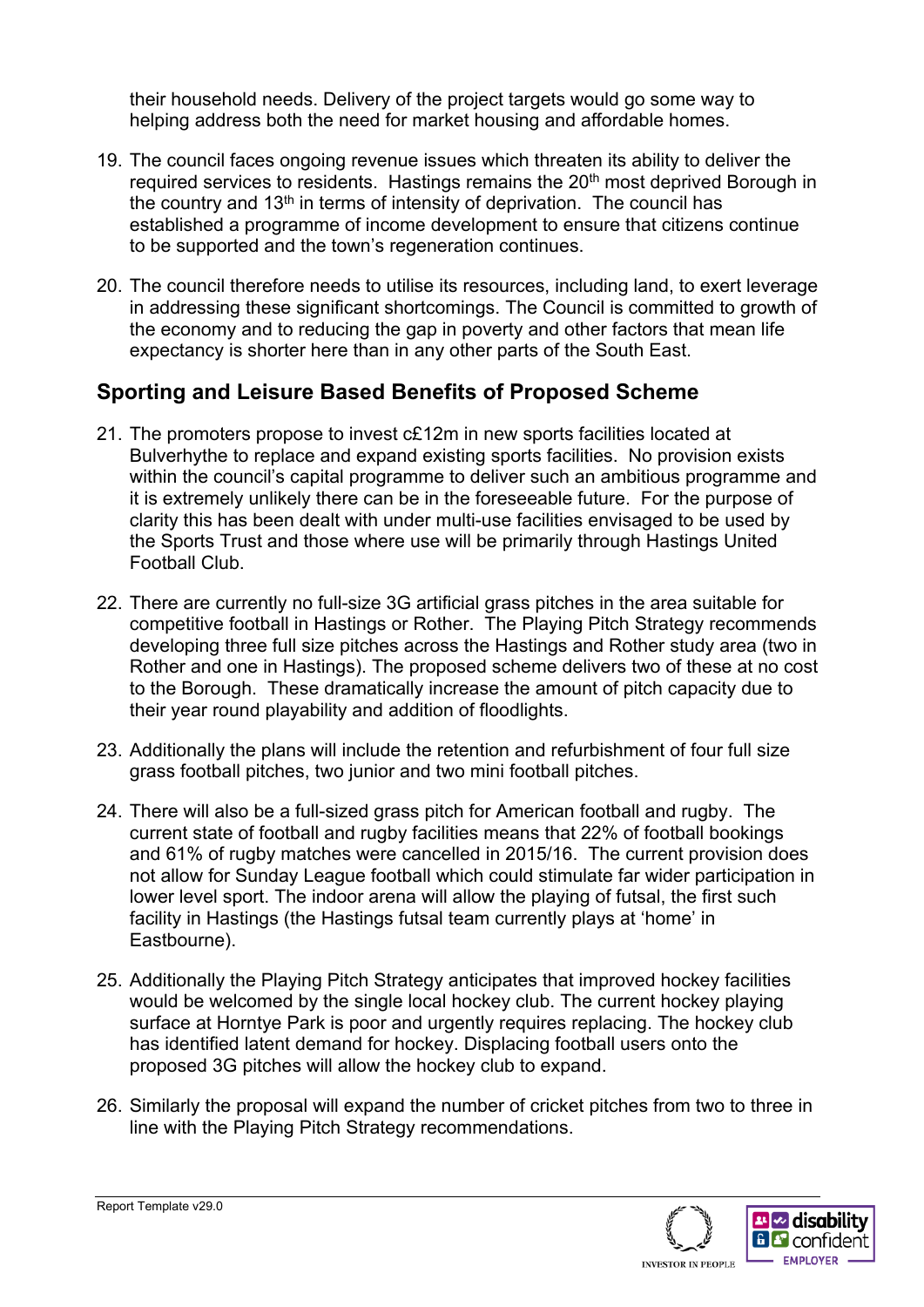- 27. The facilities will include an indoor sports hall, changing rooms and sports courts. The Borough's existing changing facilities for outdoor pitches are very poor and need major refurbishment for which no provision currently exists in the capital programme.
- 28. The football club element of the development includes a function room, sports therapy suite and corporate boxes plus other facilities normally found in a modern football stadium. Additionally, the design allows for the delivery of apprenticeship and training opportunities working with Sussex Coast College Hastings or other providers via the provision of three classrooms.
- 29. As part of the improvements to the site, the existing changing room block at Freshfields will be refurbished and converted for use as a visitor centre for the Combe Valley Countryside Park, replacing the converted container which currently serves as the present visitor centre. The estimated cost of this work is £50k.
- 30. The council will save a considerable sum in the maintenance and refurbishment of pitches whilst seeing a substantial increase in the quality of provision and the usefulness of that provision to the community. The current budget for maintenance of Bulverhythe pitches is c£30k p.a. and a considerable capital investment is required to bring them up to standard and to replace changing facilities. Officers are currently developing a report on the challenging issues facing the council in providing and maintaining sports provision Borough-wide. The council should also expect some limited reductions in the costs of pitch administration as these will be assumed by the new Sports Trust.

## **Housing Outcomes**

- 31. The proposed scheme is intended to deliver c390 new homes. All of these homes are outside the sites currently identified in the Borough Plan and equate to about two years' supply. It therefore represents a significant "windfall" in terms of new homes and New Homes Bonus:
	- i. £1.6m of New Homes Bonus over four years (£400k)
	- ii. £58k in tax receipt p.a. to HBC and greater sums to East Sussex County Council, East Sussex Fire & Rescue Service and Sussex Police
- 32. In terms of the council's planning policy requirement for affordable homes, the following would be required in order for the policy to be met in full:
	- i. Horntye and Pilot Field (defined as brownfield) 25%, Bexhill Road (defined as areenfield) 40%.
- 33. Whilst the exact numbers, tenure and mix will be subject to planning permission, the promoters are currently proposing the following based upon early discussions with officers and one of the council's preferred registered providers. These proposals reflect the likely level of funding available to the registered provider, local demand and the need to ensure a sustainable mix of housing types and tenures across the three sites. Given the numbers suggested the yield sought through our local plan affordable housing planning would be :

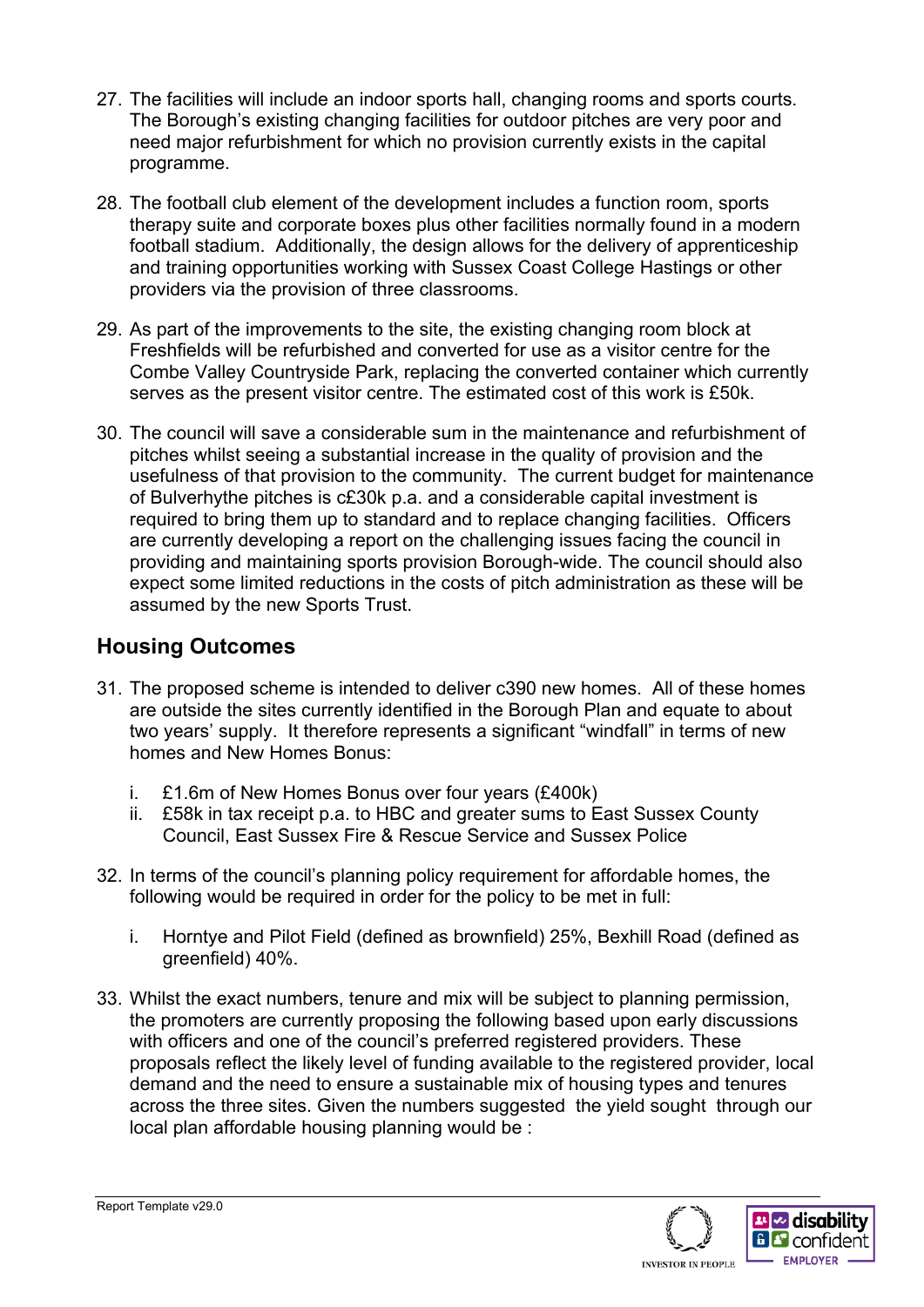|                     | Total | Affordable |
|---------------------|-------|------------|
| Horntye             | 162   | 40         |
| <b>Pilot Field</b>  | 70    | 17         |
| <b>Bexhill Road</b> | 158   | 63         |
|                     | 390   | 120        |

- 34. This would equate to approximately 30% of homes being constructed as affordable homes across the three sites.
- 35. It is proposed that a policy-compliant bid is delivered by the developers, which achieves the full 40% required on the Bexhill Road site. This would be secured through a condition of sale and any variation having to be agreed through the delegated powers of Cabinet to the Leader and Director of Operational Services. The mix would comprise predominately two, three and four bedroom houses, which would be reflected in the overall affordable housing mix would allow for two and three bedroom properties in the main at present (see attached draft schedule).
- 36. Discussions are at an early stage regarding the two other sites where the council would be seeking the 25% policy requirement. At Horntye the promoters propose a mix of family homes and apartments and on the Pilot Field site mainly two, three and four bedroom family housing is proposed. In terms of affordable housing the council may need to exercise some flexibility regarding the Pilot Field and Horntye sites given the overall viability of the scheme. As with the Bexhill Road site, detailed proposals will be subject to planning permission and any deviation from the policy requirement will be subject to an open book and detailed viability assessment.
- 37. Affordable housing tenure is still to be finalised but will provide for a mix of affordable rented and shared ownership homes.
- 38. All layouts are purely indicative to date and the exact location of units remains to be agreed. However, the affordable units are likely to be clustered rather than pepperpotted throughout the site for reasons of efficient management. Typically, the appearance of affordable units will be designed so that they are not distinguishable from market housing.
- 39. The council will also acquire housing units for one or more of the three sites for rent through its Housing Company. The quantum of housing will be subject to negotiation and agreement by the Housing Company Directors. The Council can achieve this in two ways:
	- i. Through taking payment for land sold in the form of housing to the value of the land
	- ii. The separate purchase of housing as a direct investment as part of its income generation initiative.

This would generate substantial rental income for the Company and a return for the council as the Company Stakeholder. It would also give the developer additional confidence in the sale of part of the stock. The final rental yield would depend upon the mix of accommodation finally purchased. The council's Housing Company



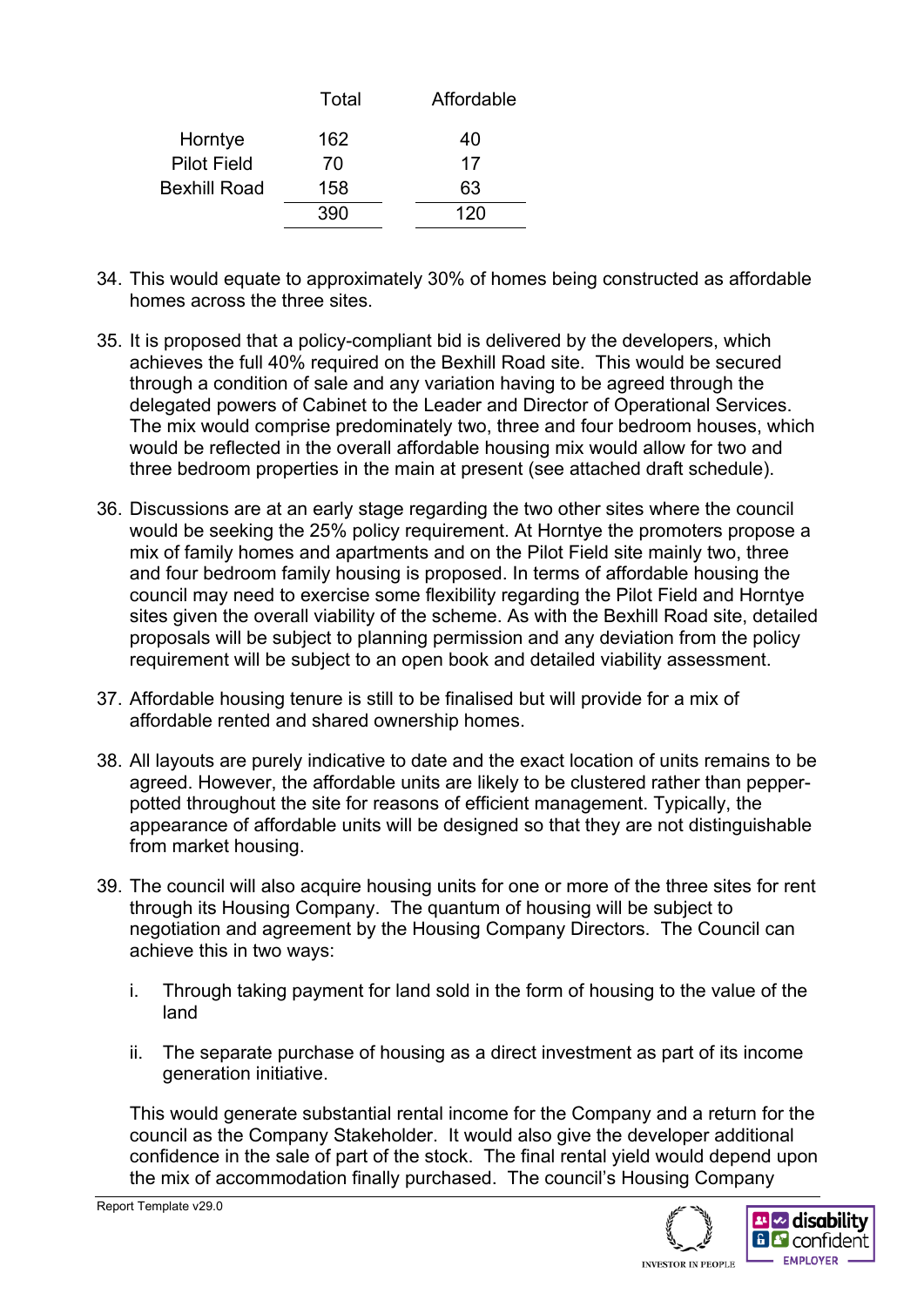would acquire new, good quality housing which ought to be desirable to renters and strengthen the company's early development.

40. The redevelopment of all sites is linked. The development of housing at Horntye and Pilot Field is dependent upon bringing forward development of the overall project. The football club has a long lease at Pilot Field thus requiring their relocation, and the Charity Commissioners would require facilities at Horntye to be located elsewhere before redevelopment could take place on that site.

### **Health and Economic Outcomes**

- 41. The scheme is also intended to produce benefits for a number of existing properties in West St Leonards in terms of reduction of flooding risk, which imposes difficulties of damage, disruption and insurance. Around c80 homes are anticipated to benefit.
- 42. The development of new housing and sports facilities represents an exciting initiative with impacts upon the health and welfare of residents. As such the scheme should be regarded as a potential exemplar project:
	- i. Incorporating high quality design of housing to create an attractive new offer and quality neighbourhoods.
	- ii. Bulverhythe site(s) for housing and sport facilities are in close proximity and with the potential improvements flooding conditions represent a significant opportunity to improve the wellbeing of the community through access to an area with the amenities of the Countryside Park, sports facilities and stadium can be promoted vigorously to groups within the borough.

The developers have committed to ongoing engagement of the council(s) and community in developing the project and will establish a design panel approach to ensuring that the principles of good design are central to the overall project. Consideration might be given to both traditional or alternative methods of construction.

- 43. The construction of the stadium, sports facilities and housing will produce a number of social and economic outcomes of benefit to the Borough. These have been assessed by FMG Consulting on behalf of the council and the developer has made adjustments in response to their comments.
- 44. The promoters themselves have employed reputable consultants, Amion and the Sports Consultancy. They have worked with FMG to amend some of the outcomes. They have issued an interim report and advise that the following assumptions are credible.
- 45. The table below lays out the outcomes put forward by the proposers in March 2017 and reviewed in August 2017 following review by FMG. There are obvious caveats given the early stage of development of the project, but, broadly speaking, the benefits claimed are not challenged.

| <b>Amion Projection</b><br><b>Outcome</b> |              | <b>Amion Projection (Aug</b> | <b>FMG Observation -</b> |  |
|-------------------------------------------|--------------|------------------------------|--------------------------|--|
|                                           | (March 2017) | 2017)                        | October 2017             |  |

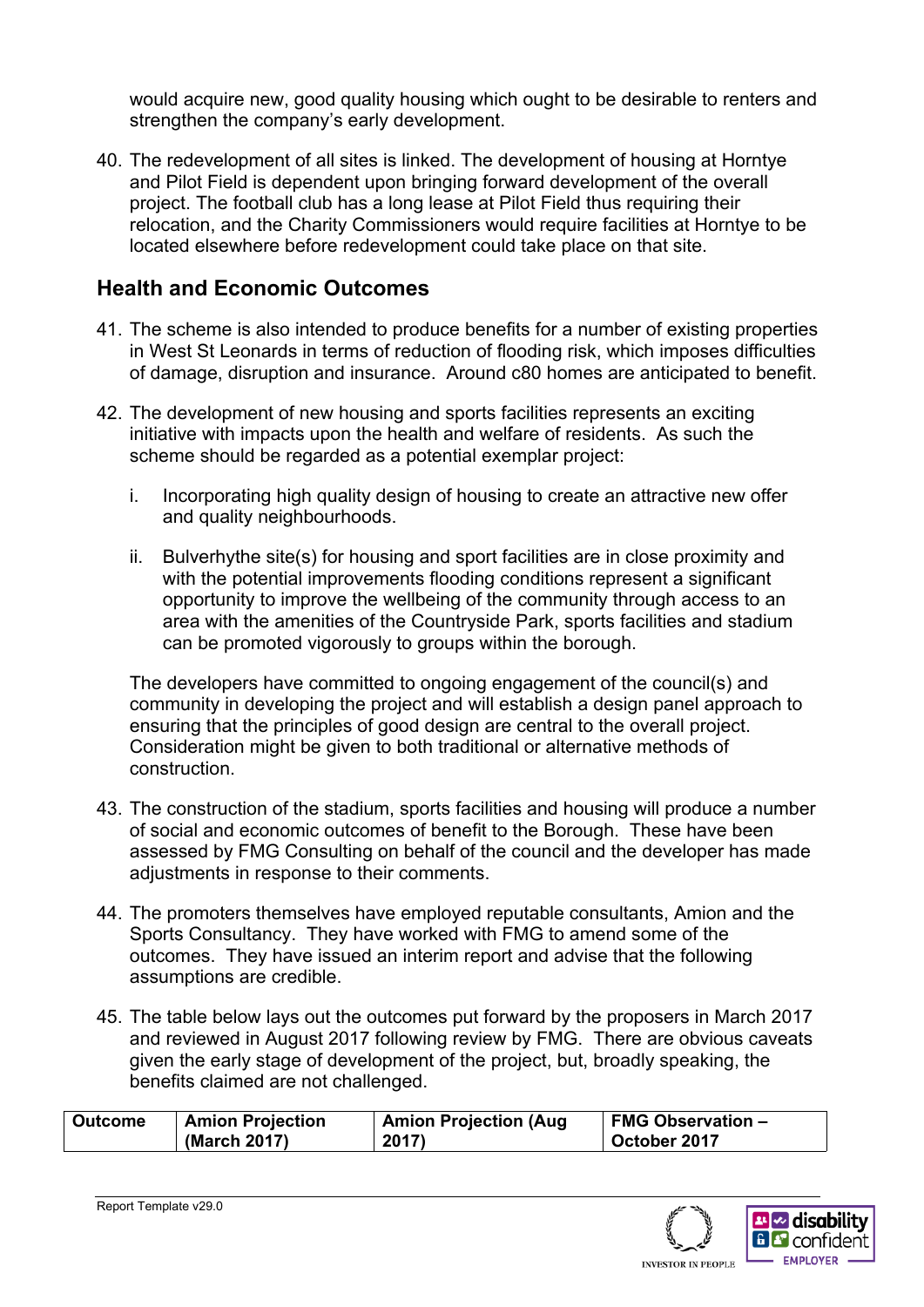| Housing<br><b>Units</b>                                                                        | 406                                                                                                                  | Revised to 390 since                                                                                                 | No comment                                                                                                                                                                                                                |  |
|------------------------------------------------------------------------------------------------|----------------------------------------------------------------------------------------------------------------------|----------------------------------------------------------------------------------------------------------------------|---------------------------------------------------------------------------------------------------------------------------------------------------------------------------------------------------------------------------|--|
| Construction<br>Spend                                                                          | Sports Village - £12m;<br>Residential - £58m                                                                         | No change                                                                                                            | Sports Village cost revised<br>to £14.7m $-$ (since FMG<br>observation in October<br>2017 cost has been<br>revisited by an<br>independent valuation<br>company who have costed<br>the Sports Village scheme<br>at $£12m)$ |  |
| Construction<br>Employment<br>Years                                                            | Housing - 1154; Sports<br>Village $-199$                                                                             | No change                                                                                                            | Calculation consistent with<br>HM Treasury guidelines.                                                                                                                                                                    |  |
| <b>Net</b><br>Additional<br>Person<br>Years of<br>Construction                                 | Housing - 886; Sports<br>Village $-152$                                                                              | No change                                                                                                            | Calculation consistent with<br>HM Treasury guidelines.                                                                                                                                                                    |  |
| Training<br>Initiatives                                                                        | 4 Courses with 200 -<br>250 students; 17<br>Training courses; 106<br>school projects; 58<br>apprentices              | No Change                                                                                                            | Estimates are for guidance<br>and based on best practice                                                                                                                                                                  |  |
| Sports<br>Village<br>Operational<br>Jobs (FT)                                                  | Groundsmen 2; Duty<br>Managers 14; Cleaners<br>1; General Staff 10;<br>Chef 2; Catering Staff<br>4; HUFC 10          | No change                                                                                                            | FMG satisfied with the<br>approach                                                                                                                                                                                        |  |
| <b>Net</b><br>Additional<br>Operational<br>Jobs                                                | 13 jobs                                                                                                              | No change                                                                                                            | FMG satisfied with the<br>approach                                                                                                                                                                                        |  |
| <b>Net</b><br>Additional<br><b>GVA</b><br>Cumulative<br>Impact (five<br>years'<br>persistence) | Annual GV £744,000<br>(undiscounted)<br>Undiscounted<br>£3,869m; Discounted<br>£3,616m                               | <b>Annual GV</b><br>£542,000(undiscounted)<br>Undiscounted £2,709m;<br>Discounted £2,531m                            | Reduction in GVA<br>welcomed by FMG - more<br>realistic                                                                                                                                                                   |  |
| <b>Net</b><br>Additional<br>Household<br>Expenditure<br>(spend per<br>annum)                   | £3m                                                                                                                  | £3.1m                                                                                                                | As above                                                                                                                                                                                                                  |  |
| Mode of<br>Transport                                                                           | 20% Walking; 68%<br>Drive; 12% Public<br>Transport                                                                   | No Change                                                                                                            | Not challenged by FMG                                                                                                                                                                                                     |  |
| Leisure<br>Wellbeing<br><b>Benefits</b>                                                        | <b>Current arrangements</b><br>53,466; Sports Hub<br>(forecast) 116,562;<br>Marginal 'well-being'<br>benefits £14.2m | <b>Current arrangements</b><br>53,466; Sports Hub<br>(forecast) 381,000;<br>Marginal 'well-being'<br>benefits £18.5m | <b>FMG reviewed calculations</b><br>and confirms accuracy.<br><b>Previously FMG comments</b><br>the numbers should not be<br>wholly relied on as making<br>such prediction is difficult                                   |  |



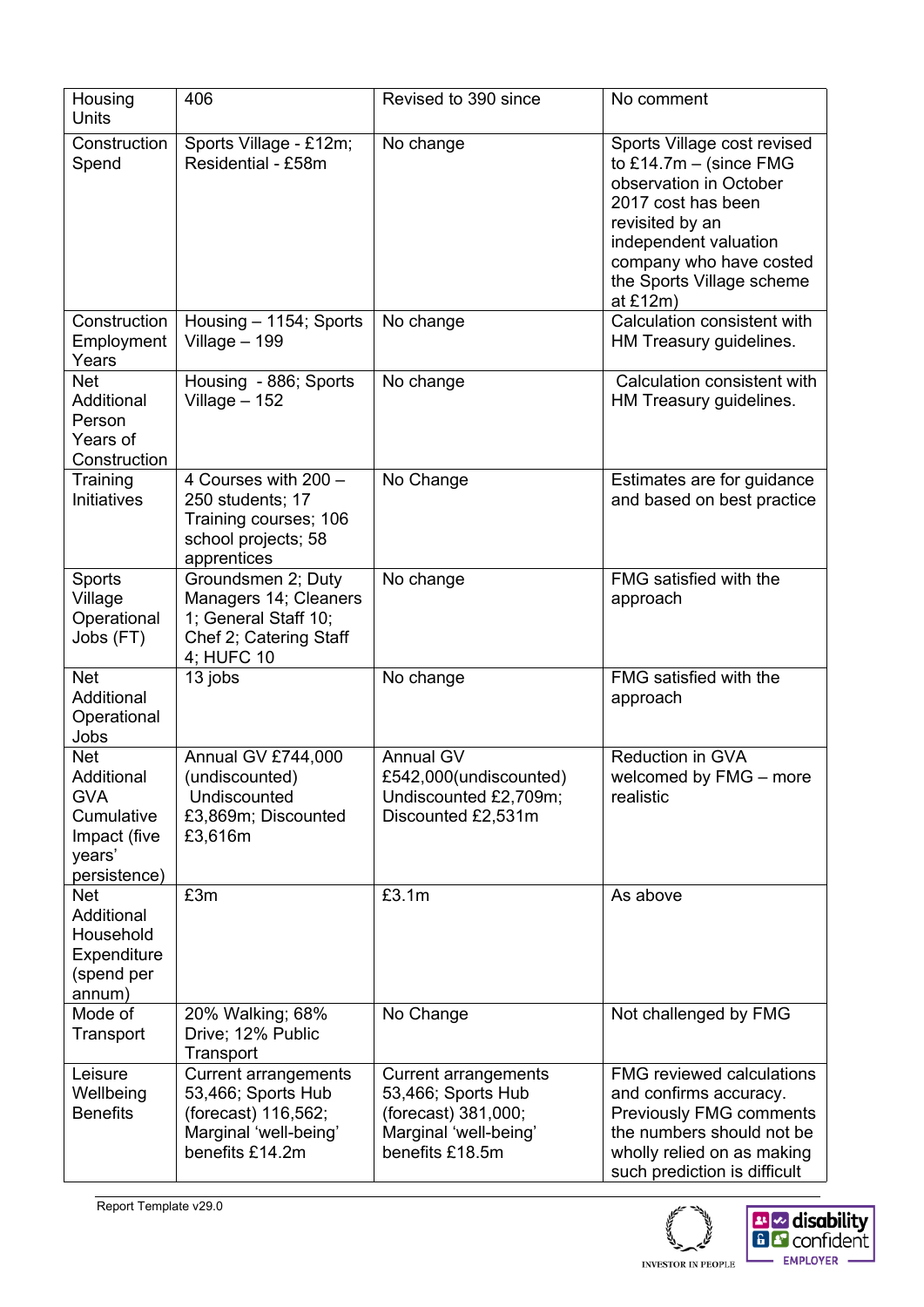|                                                                    |                                                                             |                                                                            | at this stage.                                                                                                  |
|--------------------------------------------------------------------|-----------------------------------------------------------------------------|----------------------------------------------------------------------------|-----------------------------------------------------------------------------------------------------------------|
| New Home<br>and<br>Household<br>Expenditure<br>(Gross)             | 406 Homes; average<br>annual spend £16,453;<br>total £6.7m                  | 406 Homes; average<br>annual spend £16,892; total<br>£6.9m                 | Not challenged by FMG                                                                                           |
| Leisure<br>Health<br>Benefits -<br>Number of<br>users per<br>annum | Current arrangements<br>$-53,466$<br>Sports Village<br>$(forest) - 116,562$ | Current arrangements -<br>53,466<br>Sports Village (forecast) -<br>381,000 | <b>FMG confirms using Sports</b><br>England value metric<br>acceptable and found no<br>errors with calculation. |
| Marginal<br>Healthcare<br><b>Benefits</b>                          | £22m                                                                        | £28.7m                                                                     | <b>FMG</b> satisfied with<br>methodology.                                                                       |
| Fiscal<br><b>Benefits</b>                                          | New Homes Bonus -<br>£2.7m<br>Council Tax payments<br>£0.6 $m$ (pa)         |                                                                            | Not challenged by FMG                                                                                           |

There are other significant benefits:

- i. The potential attraction and draw that a successful and growing football club backed by modern facilities might have for future investors and residents. This becomes part of our package of success.
- ii. £100k investment by the developers in the Education Future Trust's development at Pilot Field which is supported by the council as a community and educational asset, and will be a major enhancement in the east of the Borough.
- iii. A list of the proposed facilities at the complex is attached as an appendix to this report.

## **Viability**

46. In addition FMG have reviewed the proposed business plan for the sports facilities. They advise that the business will operate at a profit on its current model. However, this profit projection is a low one and it will need to be reviewed as the project is developed. There will need to be clarity between Hastings United Football Club, Horntye Sports Trust and leisure operator about how any loss would be addressed and whose responsibility it would be.

## **Consultation**

- 47. The promoter has undertaken consultation both in regard to the development of housing at the three sites and of the sports facilities themselves.
- 48. There have been three public consultation meetings in regard to the development of sites during October held at Horntye Park, Hastings United Sports & Social Club and the West St Leonards Community Centre and Social Club. The comments from the public attending these meetings have been compiled and summarised as follows:-



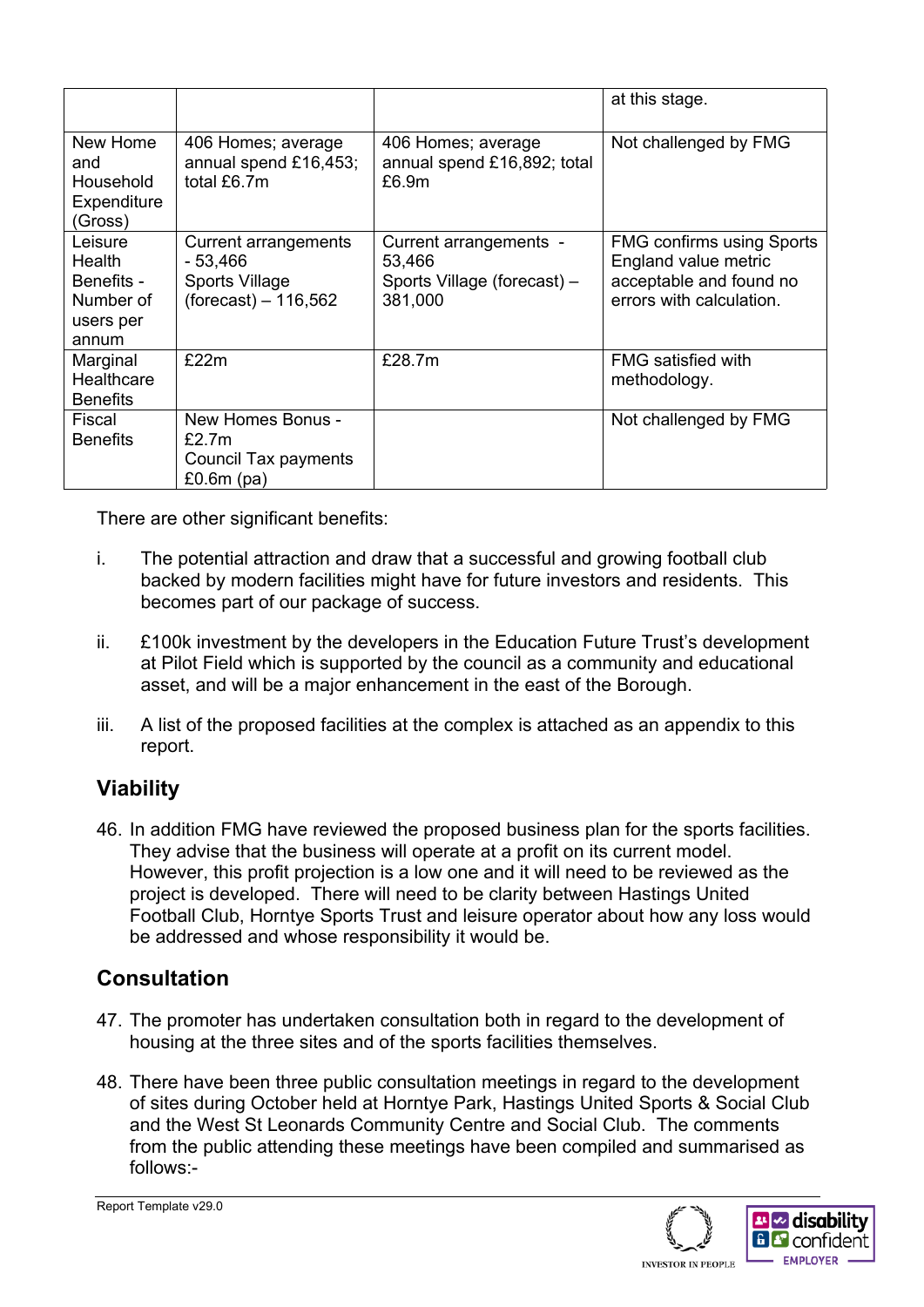- i. Horntye Park Sports Complex- attended by circa 70 people with 28 written comment submissions –
	- a) Roadway access issues into the site
	- b) Potential thoroughfare from Bohemia Road to St Pauls School
	- c) Size of green area
	- d) Issues of design around future hockey and cricket provision
	- e) Issues about provision of netball provision in the Borough
- ii. Hastings United Sports & Social Club attended by circa 70 people with 20 written comment submissions
	- a) Clarity about the nature and amount of affordable housing sought
	- b) Surface water drainage capacity in St Helens Down
	- c) Felling of trees on site (opposition too!!)
	- d) Off road parking
	- e) Traffic calming and mini roundabout at junction of Elphinstone Road and The Ridge
- iii. West St Leonards Community Centre & Social Club attended by circa 90 people with 59 written comment submissions
	- i. Concern over capacity of Freshfields access road
	- ii. Junction capacity
	- iii. Business on Bexhill Road, particularly if there is other development at Aldi as well
	- iv. Is planned car parking sufficient
	- v. Flooding issues scepticism about addressing those issues for the new developments and existing residents. Potential for new sluice gates
	- vi. Loss of informal use of green space for dog walking etc
	- vii. Protection of car parking from cricket balls
	- viii. Amount of netball provision
	- ix. Continuity of access to football pitches during construction
	- x. Potential of using old tram track for runs from Bexhill Road Garden Centre to Ravenside
- 49. Responses to all of these issues will be made by the developers and fed back to the consultees. A dedicated website and contact email for the Combe Valley Sports Village scheme is available as follows: Website [www.CombeValleySportsVillage.com](http://www.combevalleysportsvillage.com/) - email - info@combevalleysportsvillage.com
- 50. In addition, the developers have contacted a wide range of sporting and other local organisations to seek their views on the early stage proposals. They have worked with the council's Active Hastings team to maximise the number of organisations they can reach. Contact either verbal or by email has been had with:

Football Mundial Firmballs Leisure Leagues (football)<br>
Amherst Lawn Tennis Club<br>
Green Lawn Tennis Club Amherst Lawn Tennis Club St Leonards (Cinque Ports) Rugby Club Hastings & Bexhill Rugby Club Rother Youth Football Club Hastings & District Football Association Bexhill United Football Club Little Common Football Club

Report Template v29.0

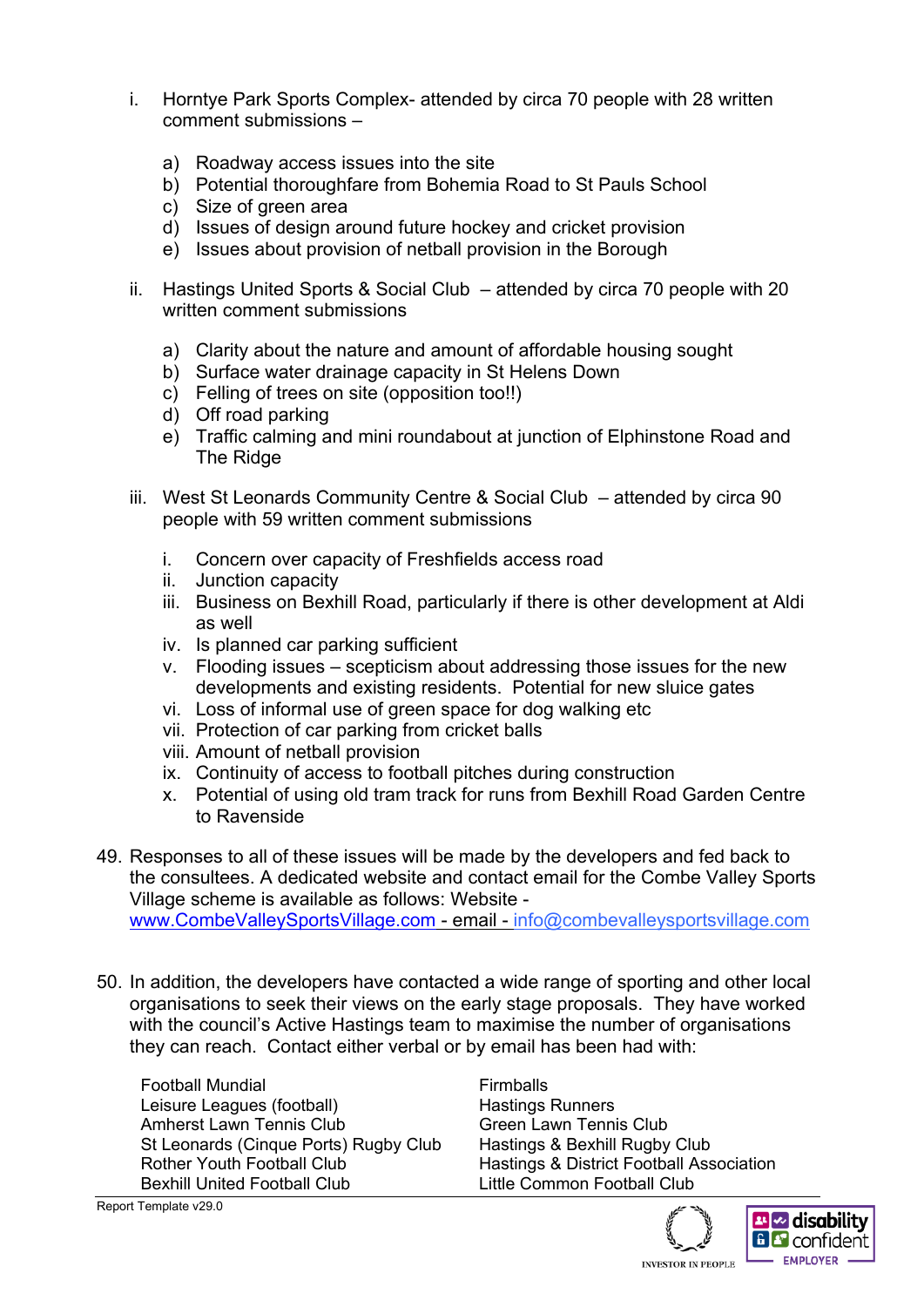Sidley United Football Club Bexhill Town Football Club Hastings Conquerors American Football Hastings Sports Complex Horntye Park User Group Hastings Bridge Club Sussex Coast College Hastings **Hastings Hellbent Netball Club** South East Tigers Basketball Club Hastings Football Club Hastings Archery Club Sussex Futsal Club (Hastings) 1066 Specials Football Club Hastings & District Cricket Association Pilot Field Residents Association St Helens Down Residents Association Education Futures Trust Combe Valley/Countryside Park CIC Urban Design Group **Hastings United Football Academy** Hastings United Football Club Youth (separate organisation)

South Saxons Hockey Club Hastings & St Leonards Priory Cricket Club

- 51. Additionally, Hastings & Bexhill MENCAP and Hastings & Rother Voluntary Action for the Blind were contacted. Although the promoters report that a number of people with disabilities attended events it would be worthwhile to specifically target and involve groups in the detailed design of the sports facilities (and housing) if the scheme moves forward.
- 52. In the absence of detailed plans the responses of most of those contacted is reported as being broadly positive and there will be opportunities to involve more people in depth as the scheme is fleshed out.

## **Conclusion**

- 53. The development would deliver value to the council and the Borough across a range of housing, sporting and economic/social outcomes. Although the council might seek to develop housing at Bulverhythe this would not deliver new facilities or the housing at other sites. Officers believe this scheme is a positive one for the Borough.
- 54. In this situation, selling below an untested valuation seems rational and represents good value, and members are recommended to support this.

## **Conditions**

- 55. It is proposed the following conditions are met before any sale of land is completed:
	- i. That there must be planning approval by Rother District Council for the development of the Sports Village.
	- ii. There must be planning approval by Hastings Borough Council for the proposed housing developments at Horntye, Pilot Field and Bexhill Road Recreation Ground.
	- iii. Planning applications for the Sports Village and the Housing sites must be contemporaneous. Keepmoat must have an exchange of contracts on a subject to planning basis for the lower tier land.
	- iv. The Assistant Director Financial Services and Resources to be satisfied that sufficient guarantees are entered into by Keepmoat so that the new Sports Village is created within an agreed period.
	- v. That agreement is made for the acquisition of houses for the council's Housing Company.
	- vi. That the council is given clear evidence that in the event the sports facilities experience financial difficulties liability is established between the Sports Trust, operator and the Football Club.

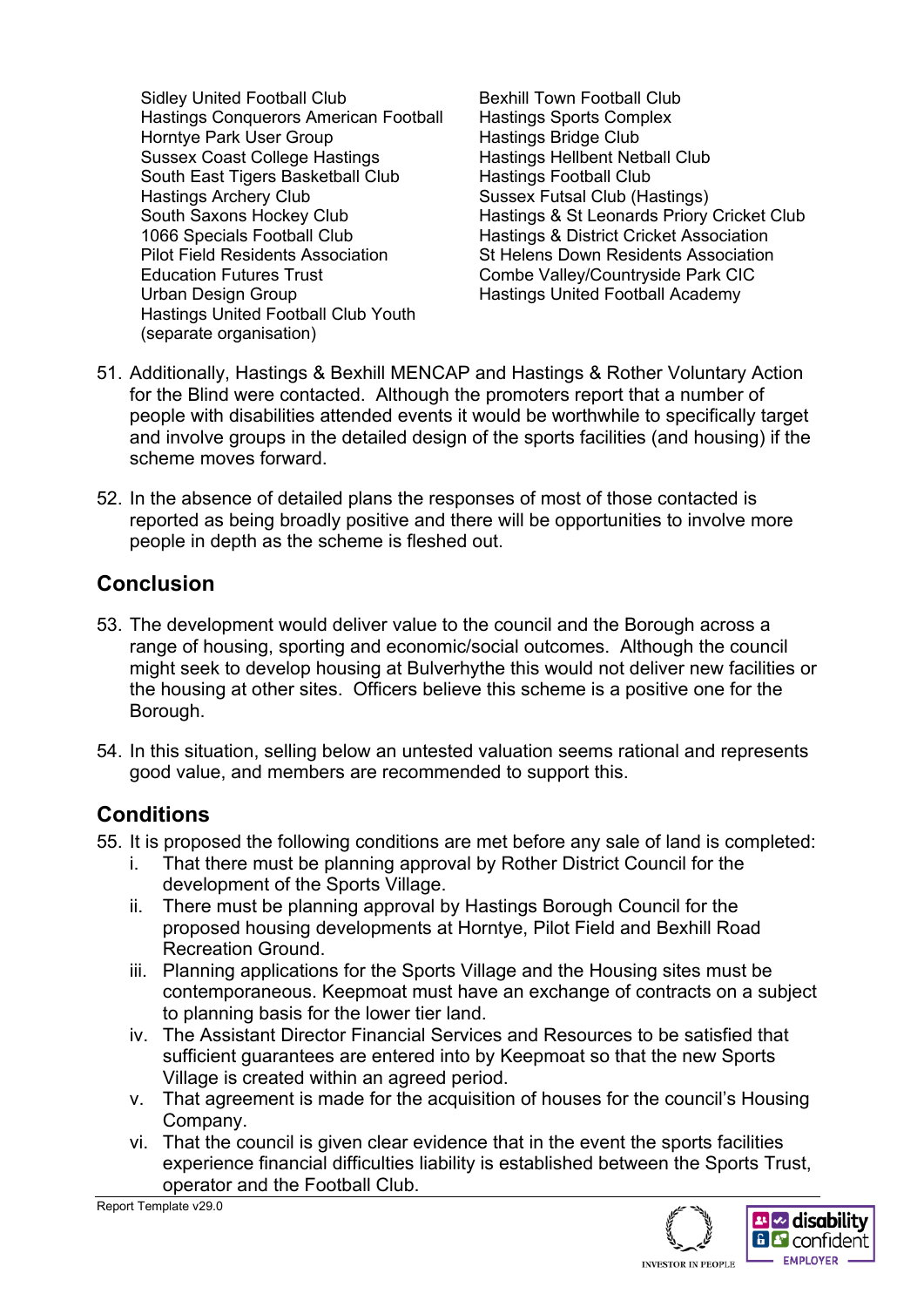- vii. The Chief Legal Officer is satisfied on the overall legal structure for the running of the sports facilities and stadium.
- viii. That the legal agreement on the sale of the Sports Village site precludes the resale of the lease except for non-sporting and community purposes and requires the council's agreement as well as that of the Charity Commission.

## **Policy Implications**

- 56. **Community Cohesiveness:** Both the provision of new housing and improved take-up of leisure and sporting activity are important contributors to community cohesion.
- 57. **Risk Management:** The council has worked to reduce the risks to itself and the town in the proposed scheme. The chief risks, such as the obtaining of planning permission in both Hastings and Rother and the condition of the housing market, fall upon the promoter. In particular the council will:
	- i. Conclude agreements to secure the delivery of sports facilities when land is exchanged.
	- ii. Not conclude arrangements until planning is granted.
	- iii. Secure commitments to acquiring housing for the housing company as appropriate.
	- iv. Be unlikely to maintain and improve its current pitch provision in the absence of this scheme given the ongoing reductions in budget it faces.
- 58. **Environmental Issues:** Will be considered further as part of the planning process.
- 59. **Economic/Financial Implications:** The Borough will benefit from the economic, employment and social benefits outlined in the report. In addition the report identifies financial savings to the council in a time of significant financial contraction.
- 60. **Human Rights Act:** Issues do not arise from this report.
- 61. **Organisational Consequences:** Do not arise from this report.
- 62. **Local Peoples Views:** The scheme sponsors have carried out consultation with sports clubs and users which is reported above. The public will be able to express their views on the proposal through the planning process of both Rother and Hastings Councils.
- 63. National Sporting Governing Bodies (NGBs): The views of the NGBs will be sought regarding the final design.
- 64. **Anti-Poverty:** The sports facilities will enable wider community access to sports and are calculated to have health, social and economic benefits. The relationship with the College will increase training opportunity for local people in lower incomes. 390 new houses will enable a substantial contribution of affordable housing – both will contribute to an improvement in the Borough's housing situation.

#### **Wards Affected**

Report Template v29.0 West St Leonards, Gensing, Baird

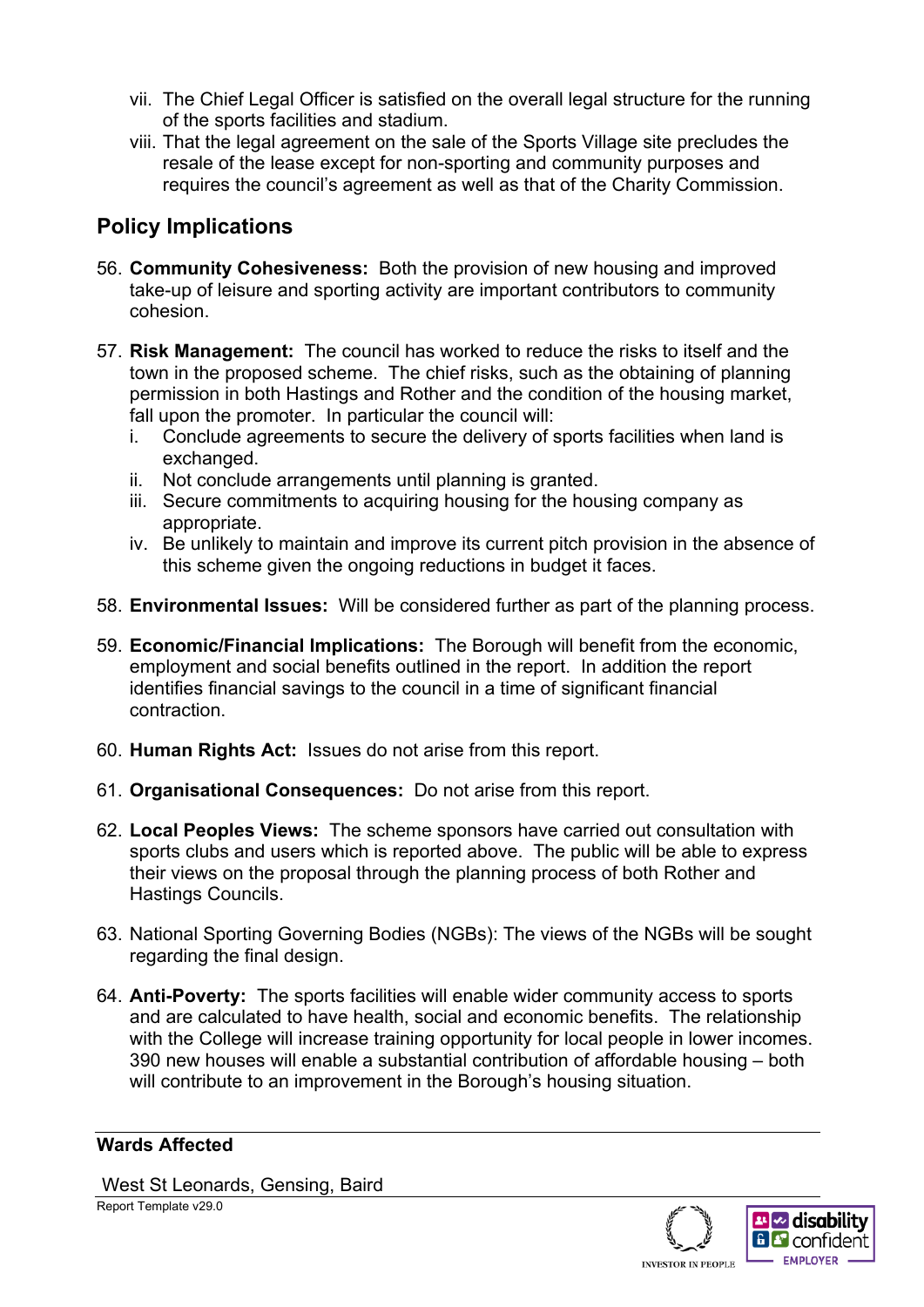#### **Policy Implications**

Please identify if this report contains any implications for the following:

| <b>Equalities and Community Cohesiveness</b> |   |
|----------------------------------------------|---|
| Crime and Fear of Crime (Section 17)         |   |
| <b>Risk Management</b>                       |   |
| <b>Environmental Issues</b>                  | ✓ |
| <b>Economic/Financial Implications</b>       | ✓ |
| Human Rights Act                             |   |
| <b>Organisational Consequences</b>           |   |
| <b>Local People's Views</b>                  |   |
| <b>Anti-Poverty</b>                          |   |
|                                              |   |

#### **Additional Information**

Appendix 1 – List of Proposed Facilities Appendix 2 – Bexhill Road lower site housing mix proposals (subject to planning)

#### **Officer to Contact**

Simon Hubbard shubbard@hastings.gov.uk 01424-451753

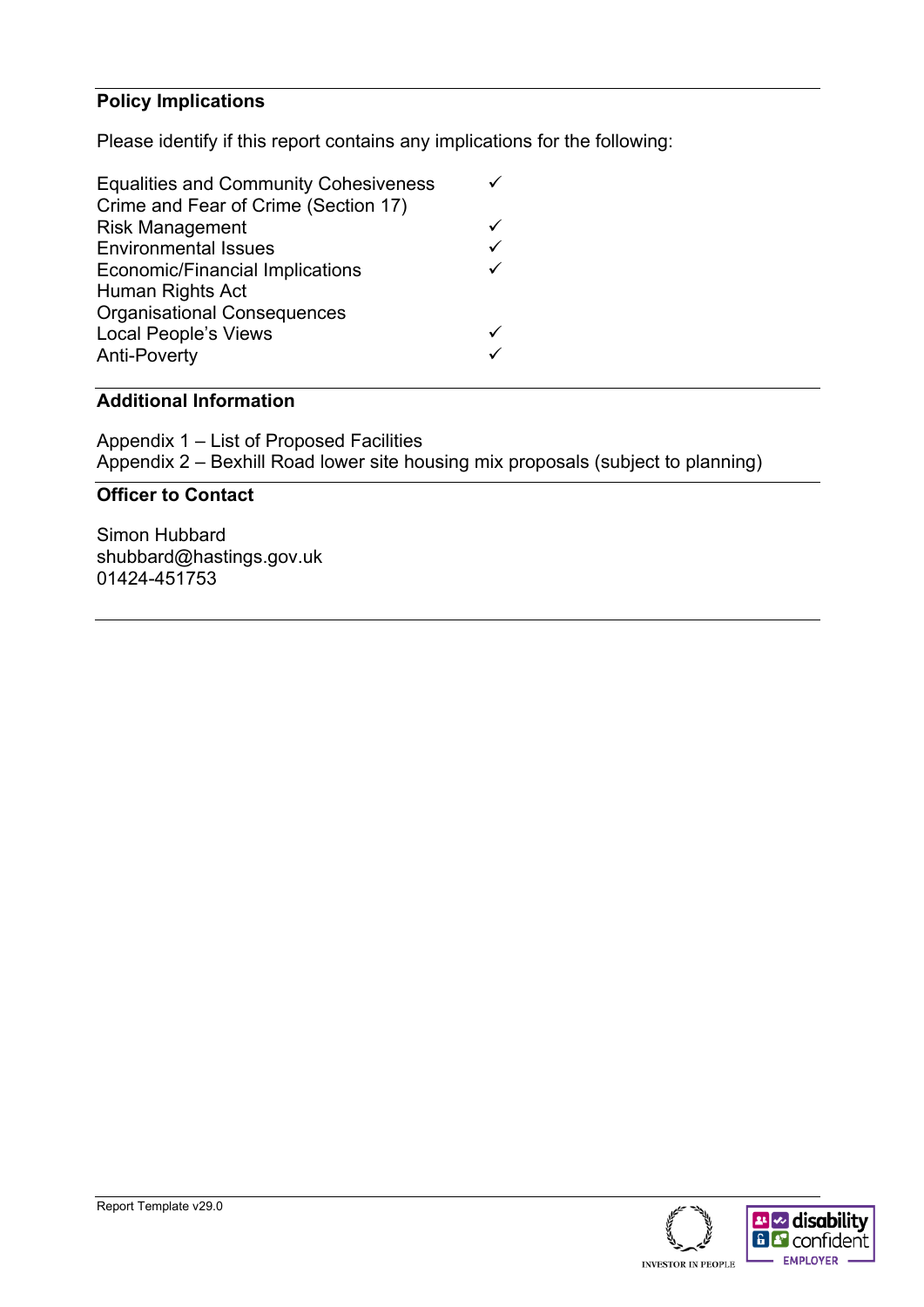#### **List of Proposed Facilities**

This is officers' assessment of what is being proposed by the developers and is subject to further clarifications as the project progresses:

- $\Box$  1 x New Hastings United Football Stadium with 3000 capacity and grass pitch with inbuilt watering system
- □ 1 x Visitor Centre
- □ 1x 4 court Sports Hall
- $\Box$  FA1 x 3G\* pitch
- $\Box$  1 x community 3G pitch
- $\Box$  1 x 3G pitch for football, rugby and American football, playable during conditions which would make grass pitches unplayable or liable to damage **–** now proposed as grass. There is now a question as to whether this is needed. There is now no HBC provision for these sports on site as there is no demand this year.
- $\Box$  4 senior full size football pitches  $-2/2$  split between the HUFC and The Sport Trust. Need to agree how this will this work? If HUFC are the primary users for 2 pitches as set out how much time, will be available for the public?
- $\Box$  2 junior football pitches
- $\Box$  2 mini football pitches
- $\Box$  2 cricket pitches 1 adult and one junior
- $\Box$  Cricket pitches overlaps football pitches
- □ 4x Cricket practice nets
- 1x Netball Court
- $\Box$  1x artificial grass pitch [AGP] for hockey (size)
- □ Reconfiguration of existing (grassed) to create a number of adult, youth, junior and minisoccer pitches
- $\Box$  A new 4 badminton court sports hall, substantial gym facility (confirm facilities), 40 station gym, café / bar and conference facilities.
- $\Box$  Changing room facilities? Requirement for 100 plus during busy times? Only changing provision for cricket and hockey, not clear how other sports users e.g. footballers will be catered for.
- $\Box$  2 x squash courts, which double as dance studio space This seems to have has been completely deleted in the latest version. Need further discussion.
- $\Box$  4 x petanque rinks
- $\Box$  A refurbished building to act as a visitor centre for the Pebsham Countryside Park
- $\Box$  Car parking currently set at 250 with 100 overspill plus coach parking. This meets regulatory requirements.
- $\Box$  Floodlighting as required of non light pollution type
- □ 50-60 operational jobs.
- $\Box$  c1,000 construction employment years.